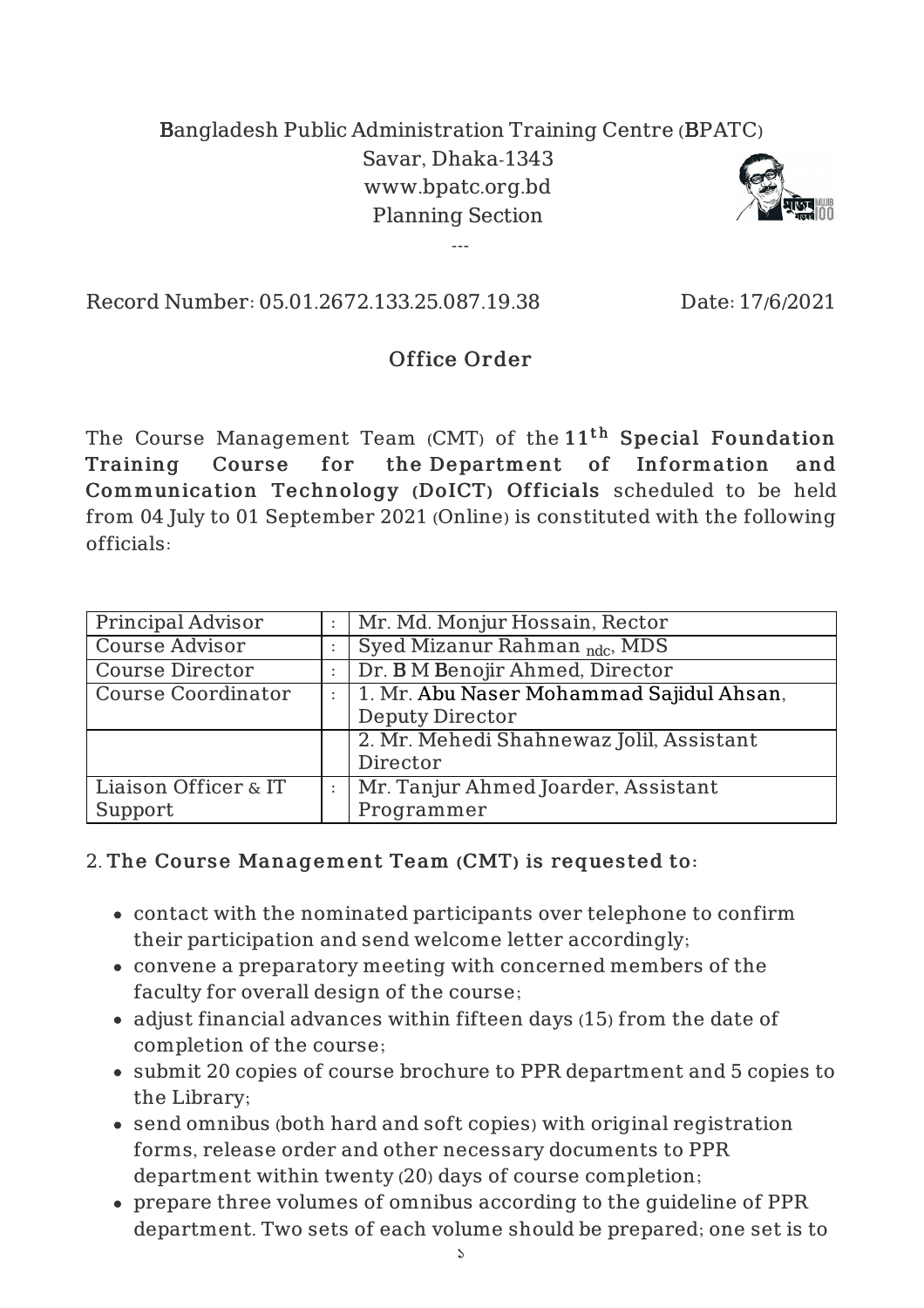be sent to the PPR department and the other to the library for preservation. Omnibus (three volumes) will consist of all handouts and be arranged module-wise and must bear page number and there will be an index in it. Course name, duration and course management team are to be mentioned in a separate top-page;

- moreover, a profile of guest speakers is to be added in a separate page;
- send pen picture of the participants of the course to the Evaluation Department with in seven (7) working days of completion of the course;
- send a list of the participants to PPR department at the first day of the course;
- send a copy of the release order to the DoICT and PPR department on the closing day of the course;
- send soft copy of relevant papers to the programmer and MIS to publish on the BPATC's website;
- send a Completion Report (CR) of the course within 7 working days after the course ends;

3. All courses of the Centre should run as per standard norms. Course Management Team (CMT) is expected not to deviate from the existing norms without prior approval of the Rector. If necessary, any deviation proposal may be discussed in the faculty meeting;

4. The order is issued with the approval of the competent authority.

17-06-2021 Dr. Md. Mohoshin Ali Director Phone: 02224446607 Fax: 02224445029 Email: ppr.bpatc@gmail.com

Record Number: 05.01.2672.133.25.087.19.38/1 Date: 17/6/2021 Copy for Kind Information and Necessary Action, 1) All Members (CMT), '11th Special Foundation Training Course for DoICT Officials', BPATC, Savar, Dhaka 2) Faculty (All), BPATC, Savar, Dhaka. 3) Programmer, BPATC, Savar, Dhaka (Please publish on the website of